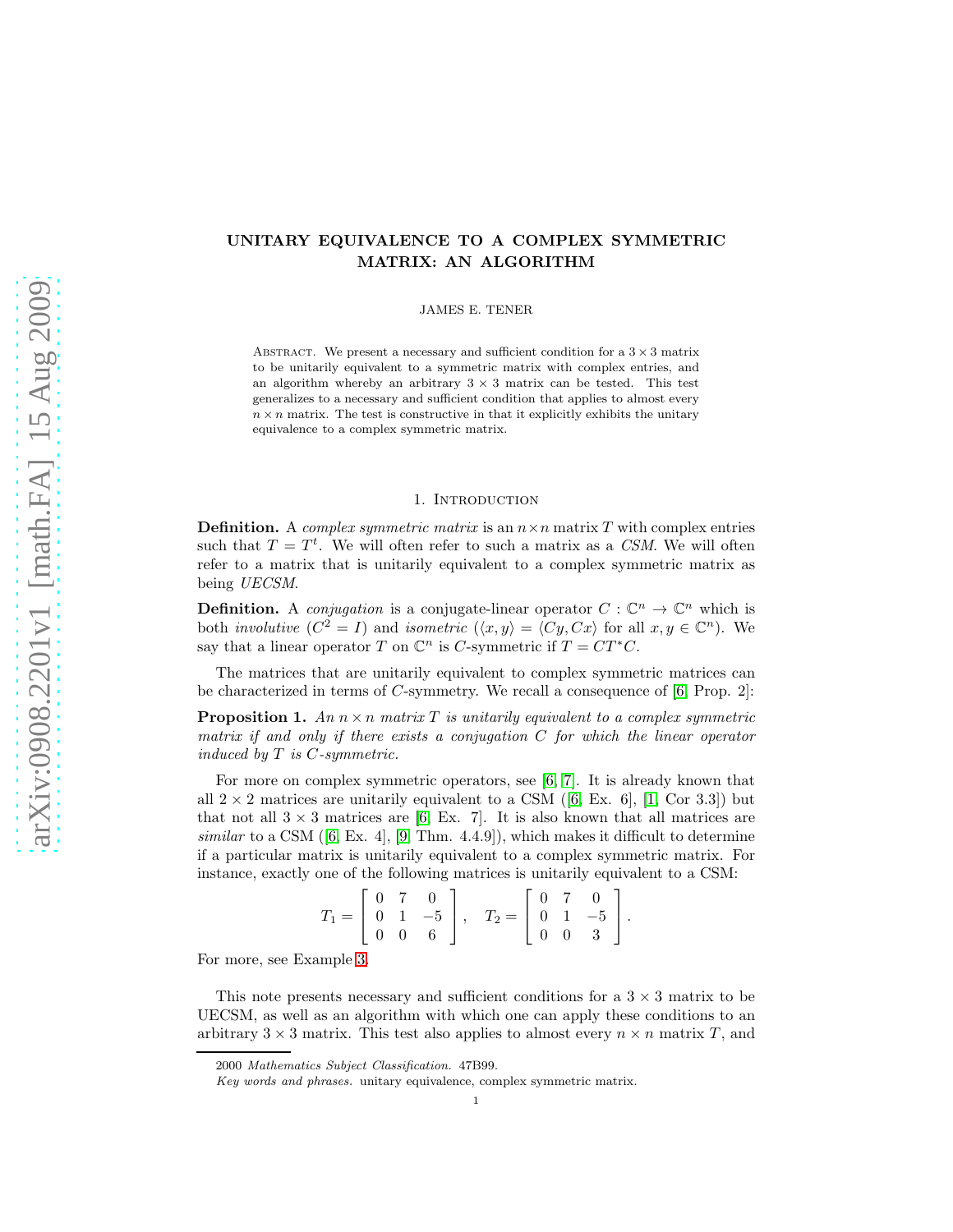if T is UECSM then it possible to explicitly construct a conjugation  $C$  for which  $T$ is C-symmetric.

## 2. Eigenvectors of the Cartesian decomposition

Any matrix T has a unique Cartesian decomposition  $T = A + iB$ , where A and B are self-adjoint. A and B are given explicitly by the formulas  $A = \frac{1}{2}(T + T^*)$ and  $B = \frac{1}{2i}(T - T^*)$ . It follows that T is C-symmetric for some conjugation C if and only if  $A$  and  $B$  are  $C$ -symmetric.

We recall a result from [\[6,](#page-9-0) Lemma 1]:

<span id="page-1-0"></span>**Lemma 1.** If C is a conjugation on  $\mathbb{C}^n$ , then there is an orthonormal basis  $\{e_i\}_{i=1}^n$ *such that*  $Ce_i = e_i$  *for all i.* 

Such an orthonormal basis is called C*-real*. The following lemma shows that one way such bases arise is from orthonormal bases of eigenvectors of self-adjoint matrices.

<span id="page-1-1"></span>Lemma 2. *If* A *is a* C*-symmetric self-adjoint matrix, then there exists a* C*-real orthonormal basis of eigenvectors of* A*.*

*Proof.* If  $\lambda$  is an eigenvalue of A with eigenvector x, then  $ACx = CAx = C\lambda x = \lambda Cx$ , since  $\lambda$  is real. Since C is involutive, the above equation yields that C must map the eigenspaces of A onto themselves. Thus we can decompose  $C = C_1 \oplus \cdots \oplus C_m$ where the  $C_i$  are conjugations on the eigenspaces of  $A$  corresponding to distinct eigenvalues. Since the *i*th eigenspace must have a  $C_i$ -real orthonormal basis, and the eigenspaces of A are mutually orthogonal, we are done by Lemma [1.](#page-1-0)  $\Box$ 

The following lemma characterizes all UECSM matrices in terms of such orthonormal bases of eigenvectors.

<span id="page-1-2"></span>**Lemma 3.** If  $T = A + iB$  is an  $n \times n$  *matrix, then* T is unitarily equivalent to a *symmetric matrix if and only if there exist orthonormal bases of eigenvectors*  $\{e_i\}$ *and*  $\{f_i\}$  *of* A *and* B *respectively such that*  $\langle e_i, f_j \rangle \in \mathbb{R}$  *for all*  $1 \leq i, j \leq n$ *.* 

*Proof.* First assume that T is UECSM. By Proposition [1,](#page-0-0) there must exist a conjugation C on  $\mathbb{C}^n$  such that  $CT^*C = T$ , and thus  $CAC = A$  and  $CBC = B$ . By Lemma [2,](#page-1-1) A and B have C-real orthonormal bases of eigenvectors  $\{e_i\}$  and  $\{f_i\}$ , respectively. For these we have,

$$
\langle e_i, f_j \rangle = \langle C f_j, C e_i \rangle = \langle f_j, e_i \rangle = \langle e_i, f_j \rangle,
$$

and so  $\langle e_i, f_j \rangle \in \mathbb{R}$ .

Conversely suppose there exist such  $\{e_i\}$  and  $\{f_i\}$ . Then define  $C: \mathbb{C}^n \to \mathbb{C}^n$  by

$$
Cx = \sum_{i=1}^{n} \overline{\langle x, e_i \rangle} e_i.
$$

It is easy to check that  $C$  is a conjugation, and we can calculate

$$
Ce_j = \sum_{i=1}^n \overline{\langle e_j, e_i \rangle} e_i = \sum_{i=1}^n \delta_{i,j} e_i = e_j
$$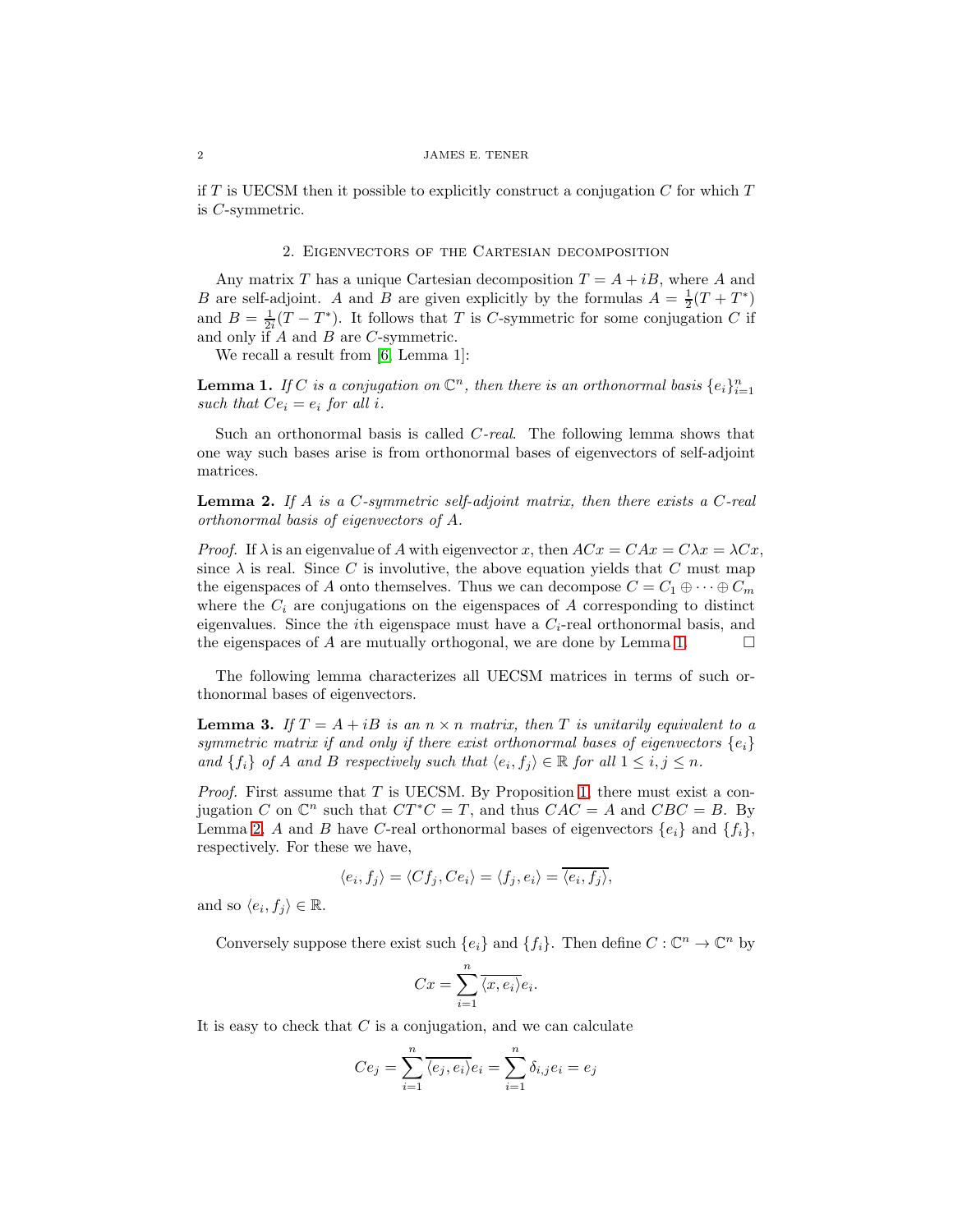and,

$$
Cf_j = \sum_{i=1}^n \overline{\langle f_j, e_i \rangle} C e_i = \sum_{i=1}^n \langle f_j, e_i \rangle e_i = f_j.
$$

Since we know  $Ae_i = \lambda_i e_i$  for some  $\lambda_i \in \mathbb{R}$ , we can calculate,

$$
CACe_i = CAe_i = \lambda_i e_i = Ae_i.
$$

By linearity, it follows that  $Ax = CACx$  for all  $x \in \mathbb{C}^n$ . Similarly one can show that  $CBC = B$ , and so T is C-symmetric.

*Remark.* In the previous proof, we could have let C be complex conjugation with respect to  $\{f_i\}$  instead.

Although the following corollary is well-known [\[4,](#page-9-4) Ex. 2.8], the above lemma provides another proof.

<span id="page-2-2"></span>Corollary 1. *Every normal matrix is unitarily equivalent to a complex symmetric matrix.*

*Proof.*  $T = A + iB$  being normal implies that A and B share a basis of eigenvectors, and so in the hypothesis of Lemma [3](#page-1-2) we may pick  $\{e_i\}$  and  $\{f_i\}$  to be the same orthonormal basis orthonormal basis.

**Corollary 2.** Let  $T = A + iB$  be an  $n \times n$  matrix that is unitarily equivalent to a *complex symmetric matrix, and let*  ${e_i}$  *and*  ${f_i}$  *be a pair of orthonormal bases of* A and B, respectively, as in Lemma [3.](#page-1-2) Then for any A' and B' such that the  $\{e_i\}$ *are eigenvectors for one and*  $\{f_i\}$  *are eigenvectors for the other,*  $T' = A' + iB'$  *is unitarily equivalent to a complex symmetric matrix.*

## 3. A TEST FOR  $n \times n$  matrices

**Definition.** We say that a pair of orthogonal bases  $\{g_i\}$  and  $\{h_i\}$  for  $\mathbb{C}^n$  are *proper* if  $\langle g_1, h_1 \rangle \in \mathbb{R}$  and  $\langle g_i, h_j \rangle = 0 \implies i \neq 1$  and  $j \neq 1$ . If we let  $M = (\langle g_i, h_j \rangle)_{i,j=1}^n$ , then this is equivalent to the top-left entry of  $M$  being real while the first row and column contain no zeros.

<span id="page-2-1"></span>**Theorem 1.** Let  $T = A + iB$  be an  $n \times n$  *matrix, and let*  $\{g_i\}$  *and*  $\{h_i\}$  be any *proper pair of orthogonal bases of eigenvectors of* A *and* B*, respectively. Then* T *is unitarily equivalent to a complex symmetric matrix if for*  $2 \le i, j \le n$ ,

<span id="page-2-0"></span>
$$
\frac{\langle g_i, h_j \rangle}{\langle g_i, h_1 \rangle \langle g_1, h_j \rangle} \in \mathbb{R}.
$$
 (1)

*Moreover, if* A *and* B *both have* n *distinct eigenvalues, then* [\(1\)](#page-2-0) *is also necessary for* T *to be UECSM.*

*Proof.* Suppose that [\(1\)](#page-2-0) holds. Define  $e_1 = g_1$ ,  $f_1 = h_1$  and otherwise,

$$
e_i = \frac{1}{\langle g_i, h_1 \rangle} g_i, \quad f_j = \frac{1}{\langle h_j, g_1 \rangle} h_j.
$$

Once normalized, these bases satisfy Lemma [3,](#page-1-2) showing that T is UECSM.

Conversely, suppose that  $T$  is UECSM and that  $A$  and  $B$  have  $n$  distinct eigen-values. By Lemma [3,](#page-1-2) there are orthonormal bases of eigenvectors  $\{e_i\}$  and  $\{f_i\}$  of A and B, respectively, such that  $\langle e_i, f_j \rangle \in \mathbb{R}$ . As the eigenspaces of A and B are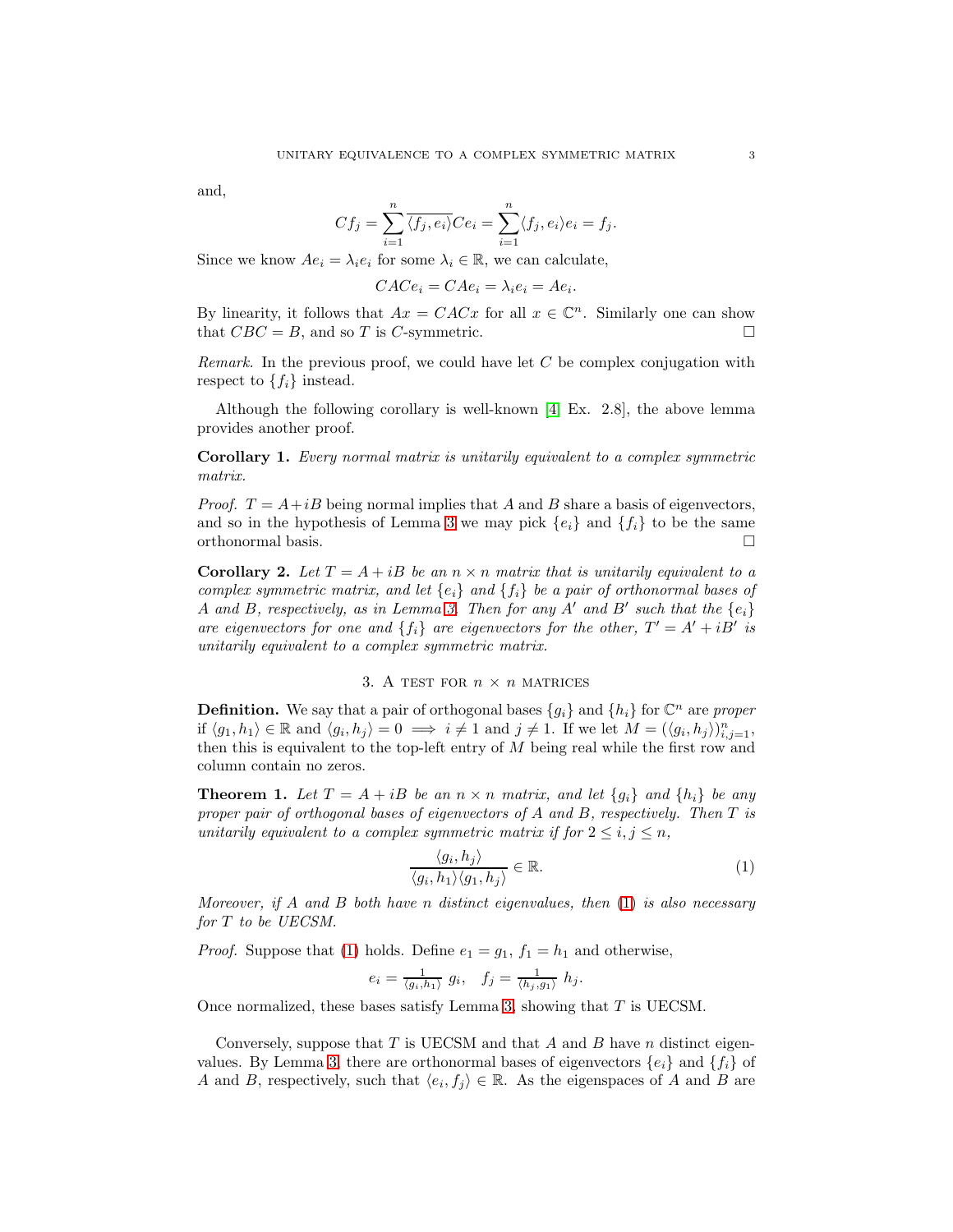one-dimensional, we can reorder these bases so that  $g_i = \omega_i e_i$  and  $h_j = \zeta_j f_j$  for unimodular  $\omega_i, \zeta_j \in \mathbb{C}$ . Then for  $2 \leq i, j \leq n$ ,

$$
\frac{\langle g_i, h_j \rangle \langle g_1, h_1 \rangle}{\langle g_i, h_1 \rangle \langle g_1, h_j \rangle} = \frac{\langle \omega_i e_i, \zeta_j f_j \rangle \langle \omega_1 e_1, \zeta_1 f_1 \rangle}{\langle \omega_i e_i, \zeta_1 f_1 \rangle \langle \omega_1 e_1, \zeta_j f_j \rangle}
$$

$$
= \frac{\omega_i \omega_1 \overline{\zeta_j \zeta_1} \langle e_i, f_j \rangle \langle e_1, f_1 \rangle}{\omega_i \omega_1 \overline{\zeta_j \zeta_1} \langle e_i, f_1 \rangle \langle e_1, f_j \rangle}
$$

$$
= \frac{\langle e_i, f_j \rangle \langle e_1, f_1 \rangle}{\langle e_i, f_1 \rangle \langle e_1, f_j \rangle}
$$

which is real since each  $\langle e_i, f_j \rangle \in \mathbb{R}$ . The pair  $\{g_i\}$  and  $\{h_i\}$  being proper ensures that  $\langle g_1, h_1 \rangle \in \mathbb{R} \setminus \{0\}$ , and so the preceding equation yields that  $\{g_i\}$  and  $\{h_i\}$  satisfy (1). satisfy [\(1\)](#page-2-0).

*Remark.* The condition [\(1\)](#page-2-0) of Theorem [1](#page-2-1) can be visualized using matrices. If  $\{e_i\}$ and  $\{f_i\}$  are a proper pair of orthogonal bases of eigenvectors, we can consider the matrix  $M = (m_{i,j}) = (\langle e_i, f_j \rangle)$ , which will be unitary if both bases are normalized. Thinking of M with  $1 \times (n-1)$  blocking,

$$
M = \left[\begin{array}{c|c} m_{1,1} & r_1 \\ \hline c_1 & D \end{array}\right],
$$

the condition says that each element in the lower-right block  $D$  has the same argument as the product of the first element in its row and the first element in its column.

*Remark.* If a matrix is verified to be UECSM via Theorem [1,](#page-2-1) then an explicit conjugation  $C$  is provided in terms of the eigenvectors of  $A$  and  $B$  via the proofs of Lemma [3](#page-1-2) and Theorem [1.](#page-2-1) Let  ${e_i}$  and  ${f_i}$  be the orthonormal bases from Lemma [3,](#page-1-2) U be the transition matrix from the standard basis to either  $\{e_i\}$  or  $\{f_i\}$ , and let J be the coordinate-wise complex conjugation operator on  $\mathbb{C}^n$ . It follows from [\[6,](#page-9-0) Sec. 3.2] that  $U^*TU$  is a CSM and that

$$
C=UJU^{\ast}=UU^{\mathit{t}}J.
$$

is a conjugation with respect to which  $T$  is  $C$ -symmetric.

While there are already multiple proofs that all  $2 \times 2$  matrices are UECSM (6, Ex.  $6$ ,  $[1, \text{Cor } 3.3]$  $[1, \text{Cor } 3.3]$ ,  $[8, \text{Cor } 1]$  $[8, \text{Cor } 1]$  $[8, \text{Cor } 1]$  $[8, \text{Cor } 1]$ , we can use Theorem 1 to provide another proof while explicitly exhibiting a conjugation C for which  $T = CT^*C$ .

**Corollary 3.** *Every*  $2 \times 2$  *matrix is unitarily equivalent to a complex symmetric matrix.*

*Proof.* Let  $T = A + iB$  be a  $2 \times 2$  matrix. We may assume without loss of generality that A and B have 2 distinct eigenvalues, and that they do not share an eigenvector, as in either case T would be normal and therefore UECSM by Corollary [1.](#page-2-2) Let  ${e_i}$  and  ${f_i}$  be orthonormal bases of eigenvectors of A and B, respectively. Compute the unitary  $U = (u_{i,j}) = (\langle e_i, f_j \rangle)$ , and observe that since A and B do not share an eigenvector, no entry of U is equal to 0. Multiply  $e_1$  by a unimodular constant so that  $\langle e_1, f_1 \rangle \in \mathbb{R}$ . Since the columns of U must be orthogonal,  $u_{1,1}\overline{u_{1,2}} + u_{2,1}\overline{u_{2,2}} = 0$  which yields

$$
\frac{u_{2,2}}{u_{1,2}u_{2,1}} = -\frac{u_{1,1}}{|u_{1,2}|^2}.
$$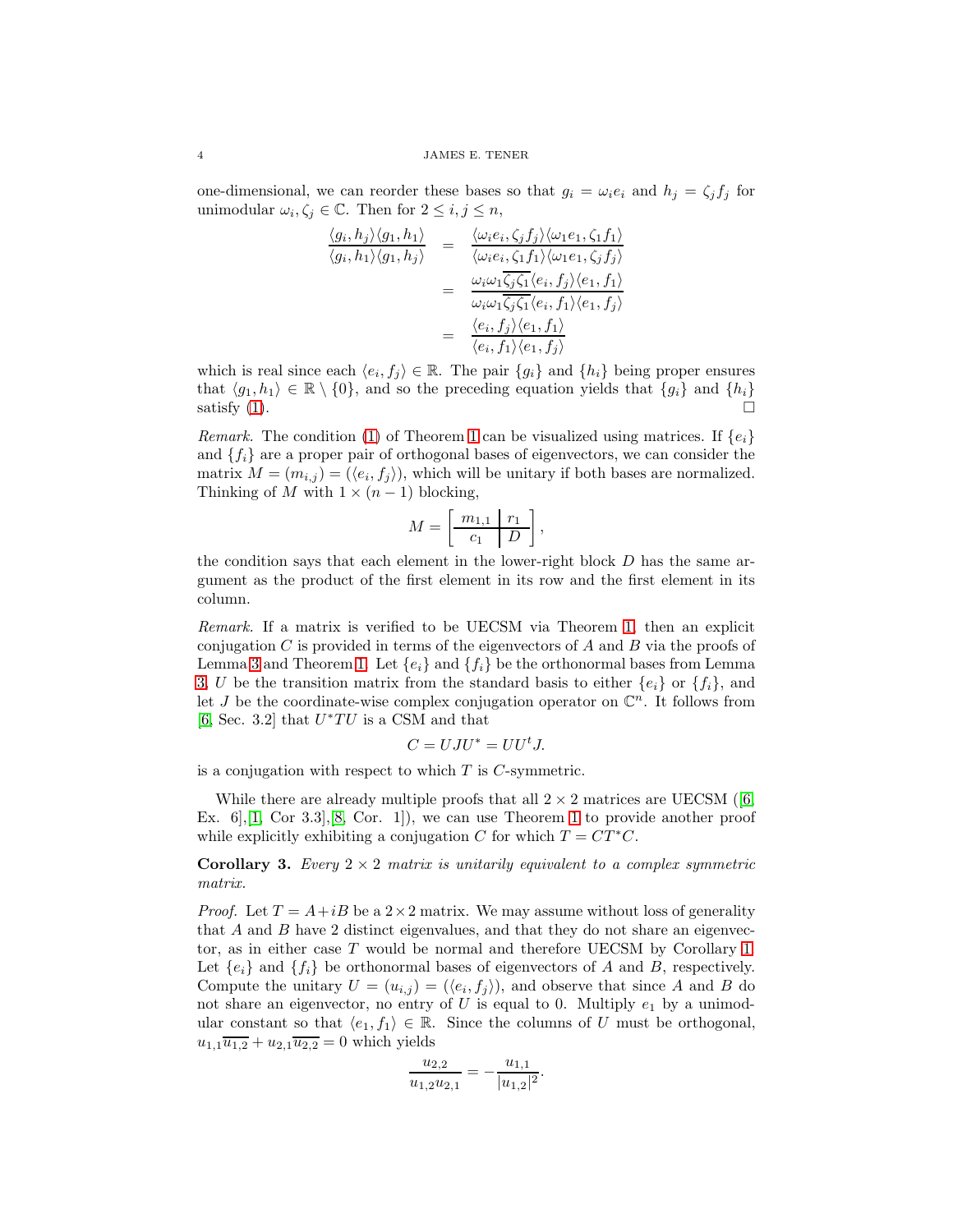As  $u_{1,1} \in \mathbb{R}$ , it follows that  $\frac{u_{2,2}}{u_{1,2}u_{2,1}} \in \mathbb{R}$ . By Theorem [1,](#page-2-1) T is UECSM. If we multiply  $e_2$  by a unimodular constant so that  $\langle e_2, f_1 \rangle \in \mathbb{R}$  and let  $V = \begin{bmatrix} e_1 & e_2 \end{bmatrix}$ , then T is C-symmetric for  $Cx = VV^t\overline{x}$  by the remark following Theorem [1.](#page-2-1)

### 4. AN ALGORITHM FOR  $3 \times 3$  MATRICES

In this section we introduce an algorithm for determining whether or not a given  $3 \times 3$  matrix is unitarily equivalent to a complex symmetric matrix. We first require a few preparatory results. The following proposition allows us to easily answer affirmatively in certain cases.

<span id="page-4-0"></span>**Proposition 2.** Let  $T = A + iB$  be a  $3 \times 3$  matrix. If either of the following *conditions hold, then* T *is unitarily equivalent to a complex symmetric matrix:*

- (i) A *or* B *has a repeated eigenvalue*
- (ii) A *and* B *share an eigenvector*

*Proof.* First (i). Note that T is UECSM if and only if  $T - \lambda I$  is. If B has a repeated eigenvalue  $\lambda$ , then  $B - \lambda I$  either has rank 0 or 1. If  $B - \lambda I = 0$ , then  $T - i\lambda I = A$ , which is self-adjoint and therefore UECSM by Corollary [1.](#page-2-2) If  $B - \lambda I$  has rank 1, we can show that  $T$  is UECSM by simplifying an earlier result  $[8, Cor. 5]$  for the finite dimensional case. Let v be a unit vector that spans  $\text{Ran}(B - \lambda I)$ , and let M be the cyclic subspace generated by v under A. Clearly  $\mathcal M$  is invariant under A, and it is easy to check that  $\mathcal{M}^{\perp}$  is as well.  $T \upharpoonright_{\mathcal{M}^{\perp}}$  is self-adjoint and  $T \upharpoonright_{\mathcal{M}}$  is cyclic selfadjoint, so by the Spectral Theorem we can assume without loss of generality that  $v = (1, 1, 1)$  and that A is diagonal [\[2,](#page-9-6) Thm. 2.11.2]. Since  $\text{Ran}(B-\lambda I) = \text{span}\{v\}$ , we have

$$
B = b \left[ \begin{array}{rrr} 1 & 1 & 1 \\ 1 & 1 & 1 \\ 1 & 1 & 1 \end{array} \right]
$$

for some  $b \in \mathbb{R}$ . This yields that  $T = A + iB$  is UECSM. The proof is similar if A has a repeated eigenvalue.

Now (ii). If  $A$  and  $B$  share an eigenvector, then up to unitary equivalence we know that  $A = A_1 \oplus A_2$  and  $B = B_1 \oplus B_2$  where  $A_1$  and  $B_1$  are  $1 \times 1$  matrices and  $A_2$  and  $B_2$  are  $2 \times 2$  matrices. This yields that  $T = (A_1 + iB_1) \oplus (A_2 + iB_2)$ , and because all  $1 \times 1$  and  $2 \times 2$  matrices are UECSM. T is UECSM. because all  $1 \times 1$  and  $2 \times 2$  matrices are UECSM, T is UECSM.

The next lemma tells us that when Proposition [2](#page-4-0) does not imply that  $T = A + iB$ is unitarily equivalent to a CSM, it is easy to construct a proper pair of orthogonal bases to which one can apply Theorem [1.](#page-2-1)

<span id="page-4-1"></span>**Lemma 4.** If  $T = A + iB$  is a  $3 \times 3$  matrix which does not satisfy either hypothesis *of Proposition* [2,](#page-4-0) then any two orthogonal bases of eigenvectors  $\{e_i\}$  and  $\{f_i\}$  of A and B, respectively, can be made proper by reordering them and scaling  $e_1$ .

*Proof.* Without loss of generality we may assume that  $||e_i|| = ||f_i|| = 1$ , since the conditions of being proper are not affected by multiplying the basis vectors by real scalars. Note that no  $e_i$  is orthogonal to more than one  $f_j$ , since otherwise it would be a scalar multiple of the third element of  $\{f_i\}$ , a contradiction. Similarly no fixed  $f_i$  is orthogonal to more than one  $e_i$ . In terms of the unitary matrix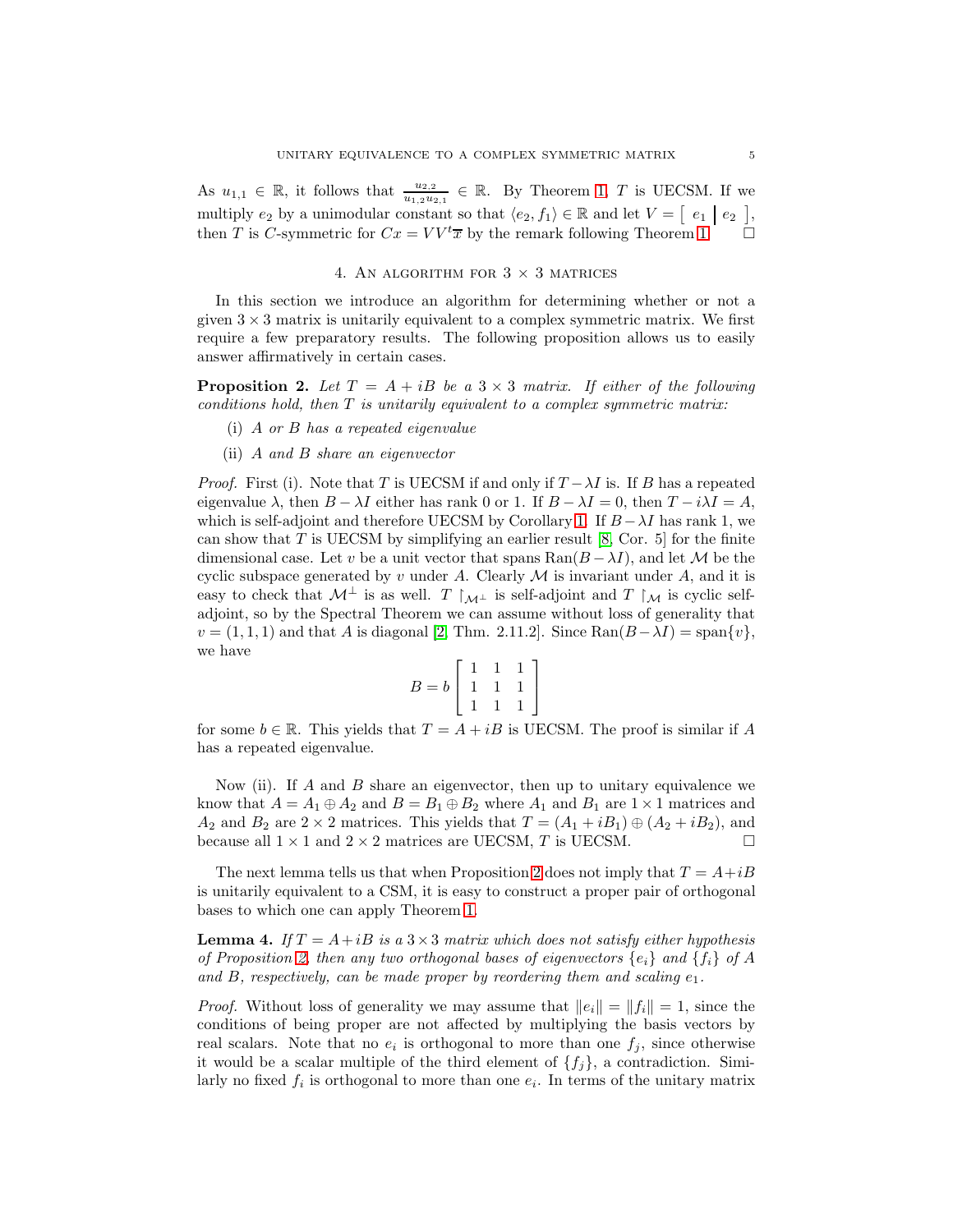$U = (u_{i,j}) = (\langle e_i, f_j \rangle)$ , this means that no row or column has more than one 0.

We claim that there is at most one 0 in  $U$ . If  $U$  had more than one 0, they must be in different rows and columns, so we could reorder the bases so that

$$
U = \left[ \begin{array}{ccc} 0 & * & * \\ * & 0 & * \\ a & b & * \end{array} \right],
$$

where the ∗'s represent arbitrary complex numbers. To preserve the orthogonality of columns, we must have  $a = 0$  or  $b = 0$ . In either case, there must be more than one 0 in a single column, which we have already excluded. By reordering the bases, we can ensure that the 0 entry is not in the first row or column. If  $\langle e_1, f_1 \rangle \notin \mathbb{R}$ ,<br>multiply  $e_1$  by  $\frac{|\langle e_1, f_1 \rangle|}{\langle e_1, f_1 \rangle}$  and then  $\{e_i\}$  and  $\{f_i\}$  will be a proper pair. multiply  $e_1$  by  $\frac{|(e_1,f_1)|}{\langle e_1,f_1\rangle}$  and then  $\{e_i\}$  and  $\{f_i\}$  will be a proper pair.

Using the preceding results, we can construct an algorithm that will decide whether or not a  $3 \times 3$  matrix T is unitarily equivalent to a complex symmetric matrix. Since none of the operations are more complicated than finding roots of cubic polynomials, it can be performed using exact values, assuming the data is given exactly. The author implemented it in Mathematica without much difficulty. The algorithm is:

**Algorithm.** Given a  $3 \times 3$  matrix T,

- (1) Compute  $A = \frac{1}{2}(T + T^*)$  and  $B = \frac{1}{2i}(T T^*)$ .
- (2) Compute the eigenvalues of A and B. If either A or B has a repeated eigenvalue, then  $T$  is UECSM by Proposition [2.](#page-4-0)
- (3) Compute arbitrary sets of eigenvectors  ${g_i}$  and  ${h_i}$  of A and B, respectively, and compute the matrix  $M = (m_{i,j}) = (\langle g_i, h_j \rangle)_{i,j}$ .
- (4) If  $M$  has more than one entry equal to 0, then  $T$  is UECSM (Lemma [4,](#page-4-1) Proposition [2\)](#page-4-0). Otherwise, reorder the rows and columns of  $M$  so that the 0 entry is not in the first row or column (so that  ${g_i}$  and  ${h_i}$  form a proper pair). Scale  $g_1$  by  $\frac{|\langle g_1, h_1 \rangle|}{\langle g_1, h_1 \rangle}$ .
- (5) By Theorem [1,](#page-2-1) T is UECSM if and only if for all  $2 \le i, j \le 3$ ,

$$
\frac{m_{i,j}}{m_{1,j}m_{i,1}} \in \mathbb{R}.
$$

(6) If T is UECSM, one can exhibit a corresponding conjugation  $C$  by first normalizing  $\{g_i\}$  and scaling  $g_2$  and  $g_3$  so that  $\langle g_i, h_1 \rangle \in \mathbb{R}$  for all i. If  $U = \begin{bmatrix} g_1 & g_2 & g_3 \end{bmatrix}$ , then by the remark following Theorem [1](#page-2-1)  $U^*TU$  is complex symmetric and  $T$  is  $C$ -symmetric with respect to the conjugation  $Cx = UU^t\overline{x}.$ 

It is worth noting that steps 1, 3 and 5 carry through to the  $n \times n$  case as long as A and B have n distinct eigenvalues and a proper pair of bases can be found. Step 4 is no longer valid, as for  $n > 3$  the preceding conditions do not guarantee that T is UECSM. A generalization of this algorithm to  $n \times n$  matrices will be discussed in Section [5.](#page-8-0) The following examples illustrate the steps of the algorithm.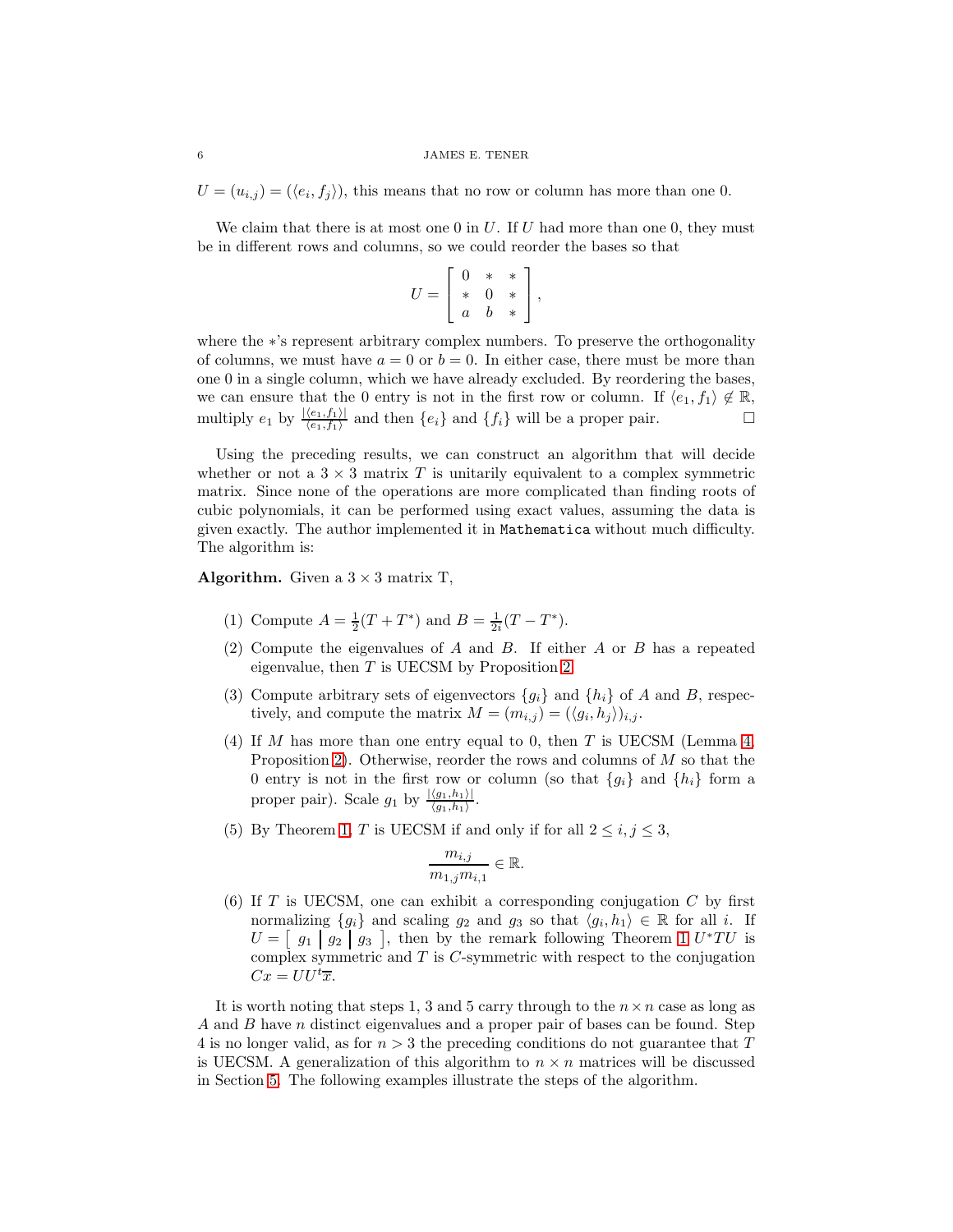Example 1. Theorem [1](#page-2-1) provides another proof of the fact from [\[8,](#page-9-5) Ex. 1] that for  $a, b \neq 0$  the matrix

$$
T = \left[ \begin{array}{rrr} 0 & b & 0 \\ 0 & 0 & a \\ 0 & 0 & 0 \end{array} \right]
$$

is unitarily equivalent to a complex symmetric matrix if and only if  $|a| = |b|$ . By dividing by b, it is enough to consider matrices of the form

$$
T = \left[ \begin{array}{rrr} 0 & 1 & 0 \\ 0 & 0 & a \\ 0 & 0 & 0 \end{array} \right].
$$

For this  $T$ , one can verify that

$$
A = \begin{bmatrix} 0 & \frac{1}{2} & 0 \\ \frac{1}{2} & 0 & \frac{a}{2} \\ 0 & \frac{\overline{a}}{2} & 0 \end{bmatrix} \text{ and } B = \begin{bmatrix} 0 & -\frac{i}{2} & 0 \\ \frac{i}{2} & 0 & -\frac{ia}{2} \\ 0 & \frac{i\overline{a}}{2} & 0 \end{bmatrix}.
$$

Furthermore, the eigenvalues of both A and B are  $\{0, \frac{1}{2}\sqrt{1+|a|^2}, -\frac{1}{2}\sqrt{1+|a|^2}\}\,$ the eigenvectors of A are

$$
g_1 = \begin{bmatrix} a \\ 0 \\ -1 \end{bmatrix}, \quad g_2 = \begin{bmatrix} \frac{1}{\sqrt{1+|a|^2}} \\ \frac{1}{\overline{a}} \end{bmatrix}, \quad g_3 = \begin{bmatrix} \frac{1}{\sqrt{1+|a|^2}} \\ \frac{1}{\overline{a}} \end{bmatrix},
$$

and the eigenvectors of B are

$$
h_1 = \begin{bmatrix} a \\ 0 \\ 1 \end{bmatrix}, \quad h_2 = \begin{bmatrix} \frac{1}{i\sqrt{1+|a|^2}} \\ -\overline{a} \end{bmatrix}, \quad h_3 = \begin{bmatrix} \frac{1}{-i\sqrt{1+|a|^2}} \\ -\overline{a} \end{bmatrix}.
$$

The matrix  $M = (\langle g_i, h_j \rangle)_{i,j=1}^3$  required by the algorithm is given by:

$$
M = \left[ \begin{array}{rrr} 1 - |a|^2 & 2 & 2 \\ 2 & \beta & \overline{\beta} \\ 2 & \overline{\beta} & \beta \end{array} \right].
$$

where  $\beta = 1 + i - \frac{1-i}{|a|^2}$ . If  $|a| \neq 1$ , then the bases  $\{g_i\}$  and  $\{h_i\}$  are proper and since  $\beta$  has non-zero imaginary component, T is not UECSM by Theorem [1.](#page-2-1)

If  $|a| = 1$ , then  $\beta = 2i$ . We can relabel the vectors of each basis and scale the new  $e_1$  by  $-i$  to get the matrix,

$$
M' = 2\left[\begin{array}{rrr} 1 & -1 & -i \\ -i & i & 1 \\ 1 & 1 & 0 \end{array}\right]
$$

It is easy to check that  $\frac{m_{i,j}}{m_{i,1}m_{1,j}} \in \mathbb{R}$  for  $i, j \geq 2$ , so T is UECSM by Theorem [1.](#page-2-1)

Example 2. Let

$$
T = \begin{bmatrix} 1+4i & (-2-i)\sqrt{2} & -1-4i \\ i\sqrt{2} & 0 & i\sqrt{2} \\ -1 & (2-i)\sqrt{2} & 1 \end{bmatrix}.
$$

In this example, we prove that  $T = A + iB$  is unitarily equivalent to a complex symmetric matrix and use the full algorithm to find a conjugation  $C$  with respect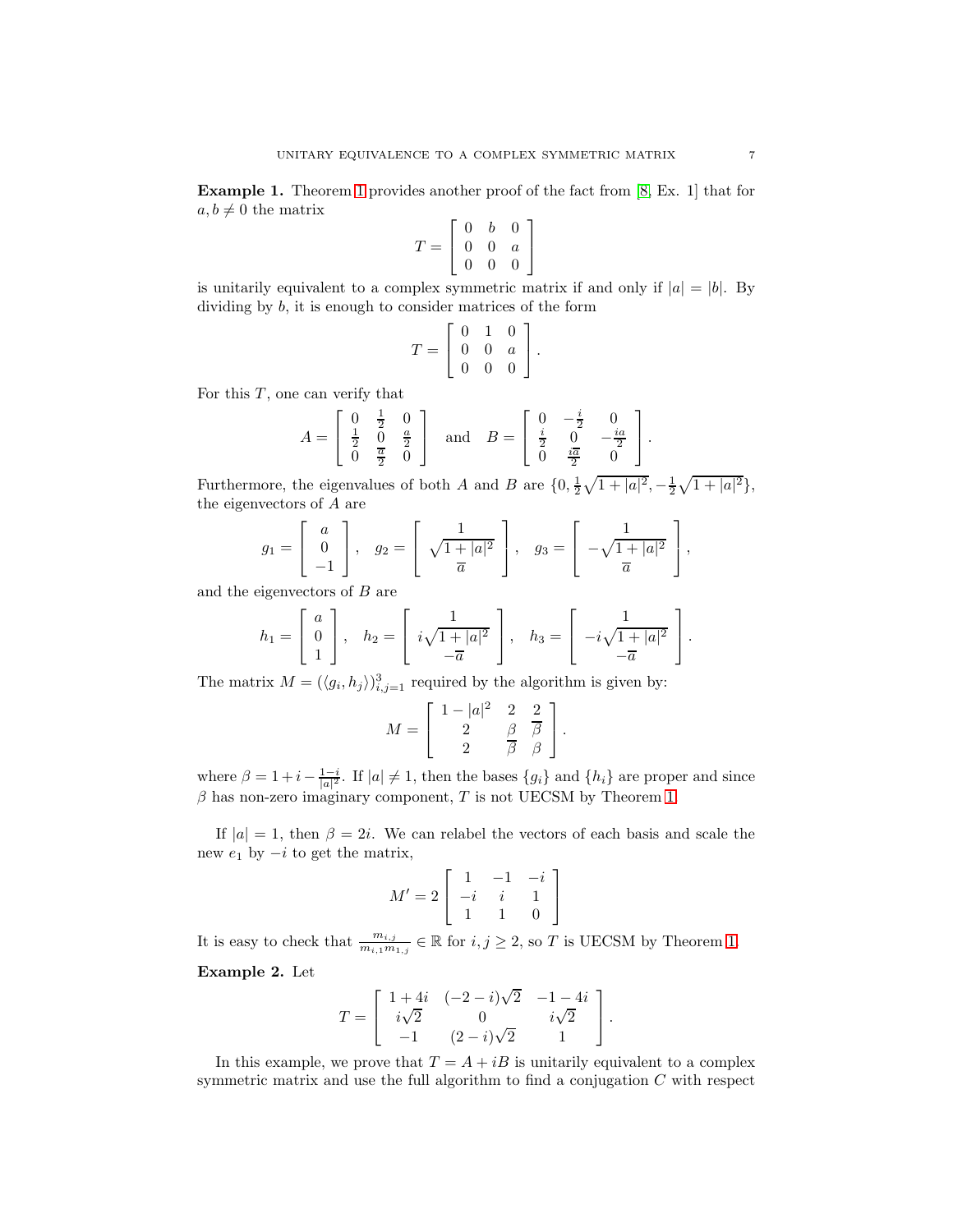to which  $T$  is  $C$ -symmetric. Per step 2, we first calculate the eigenvalues of  $A$  and B, which are

$$
\left\{2\left(1+\sqrt{2}\right),-2,2\left(1-\sqrt{2}\right)\right\}\quad\text{and}\quad\left\{2\left(1+\sqrt{3}\right),2\left(1-\sqrt{3}\right),0\right\},\
$$

respectively. Neither A nor B has a repeated eigenvalue, and so we calculate the eigenvectors of A:

$$
g_1 = \begin{bmatrix} -1 - 2i\sqrt{2} \\ 2 + i\sqrt{2} \\ 3 \end{bmatrix}, \quad g_2 = \begin{bmatrix} 1 \\ -i\sqrt{2} \\ 1 \end{bmatrix}, \quad g_3 = \begin{bmatrix} -1 + 2i\sqrt{2} \\ -2 + i\sqrt{2} \\ 3 \end{bmatrix},
$$

and the eigenvectors of B:

$$
h_1 = \begin{bmatrix} -1 - \frac{2}{\sqrt{3}} \\ i\sqrt{\frac{2}{3}} \\ 1 \end{bmatrix}, \quad h_2 = \begin{bmatrix} -1 + \frac{2}{\sqrt{3}} \\ -i\sqrt{\frac{2}{3}} \\ 1 \end{bmatrix}, \quad h_3 = \begin{bmatrix} 1 \\ i\sqrt{2} \\ 1 \end{bmatrix}.
$$

Since A and B do not share an eigenvector, we must use the full algorithm and not a shortcut provided by Proposition [2.](#page-4-0) Next we compute  $M = (\langle g_i, h_j \rangle)$ :

$$
M = \begin{bmatrix} \frac{2}{3} (2 + i\sqrt{2}) (3 + \sqrt{3}) & -\frac{2}{3}i (-2i + \sqrt{2}) (-3 + \sqrt{3}) & 4 - 4i\sqrt{2} \\ -\frac{4}{3} & -\frac{4}{\sqrt{3}} & 0 \\ \frac{2}{3} (2 - i\sqrt{2}) (3 + \sqrt{3}) & \frac{2}{3}i (2i + \sqrt{2}) (-3 + \sqrt{3}) & 4 + 4i\sqrt{2} \end{bmatrix}.
$$

If we let  $\alpha = \frac{|m_{1,1}|}{m_{1,1}}$  and  $\beta = \frac{|m_{3,1}|}{m_{3,1}}$ , rewriting M with respect to  $\{\alpha g_1, g_2, \beta g_3\}$  and  $\{h_1, h_2, -ih_3\}$  we get,

$$
M' = \begin{bmatrix} 2(\sqrt{2} + \sqrt{6}) & 2\sqrt{2}(-1 + \sqrt{3}) & 4\sqrt{3} \\ -\frac{4}{\sqrt{3}} & \frac{4}{\sqrt{3}} & 0 \\ 2(\sqrt{2} + \sqrt{6}) & 2\sqrt{2}(-1 + \sqrt{3}) & -4\sqrt{3} \end{bmatrix}.
$$

As all of the entries are real, Theorem 1 says that T is UECSM. Letting  ${e_i}$  =  $\{\frac{\alpha g_1}{\|\alpha g_1\|}, \frac{g_2}{\|\beta g_2\|}, \frac{\beta g_3}{\|\beta g_3\|}\}\$  and  $U = [e_1|e_2|e_3]$ , we can construct a conjugation C for which  $T$  is  $C$ -symmetric and a complex symmetric matrix that  $T$  is unitarily equivalent to:

$$
Cx = UU^{t}\overline{x} = \begin{bmatrix} \frac{1}{2} & -\frac{i}{\sqrt{2}} & -\frac{1}{2} \\ -\frac{i}{\sqrt{2}} & 0 & -\frac{i}{\sqrt{2}} \\ -\frac{1}{2} & -\frac{i}{\sqrt{2}} & \frac{1}{2} \end{bmatrix} \begin{bmatrix} \overline{x}_{1} \\ \overline{x}_{2} \\ \overline{x}_{3} \end{bmatrix},
$$
  

$$
U^{*}TU = 2 \begin{bmatrix} 1 + \sqrt{2} + i & -i & i \\ -i & -1 & -i \\ i & -i & 1 - \sqrt{2} + i \end{bmatrix}.
$$

<span id="page-7-0"></span>Example 3. Let

$$
T_1 = \left[ \begin{array}{ccc} 0 & 7 & 0 \\ 0 & 1 & -5 \\ 0 & 0 & 6 \end{array} \right], \quad T_2 = \left[ \begin{array}{ccc} 0 & 7 & 0 \\ 0 & 1 & -5 \\ 0 & 0 & 3 \end{array} \right].
$$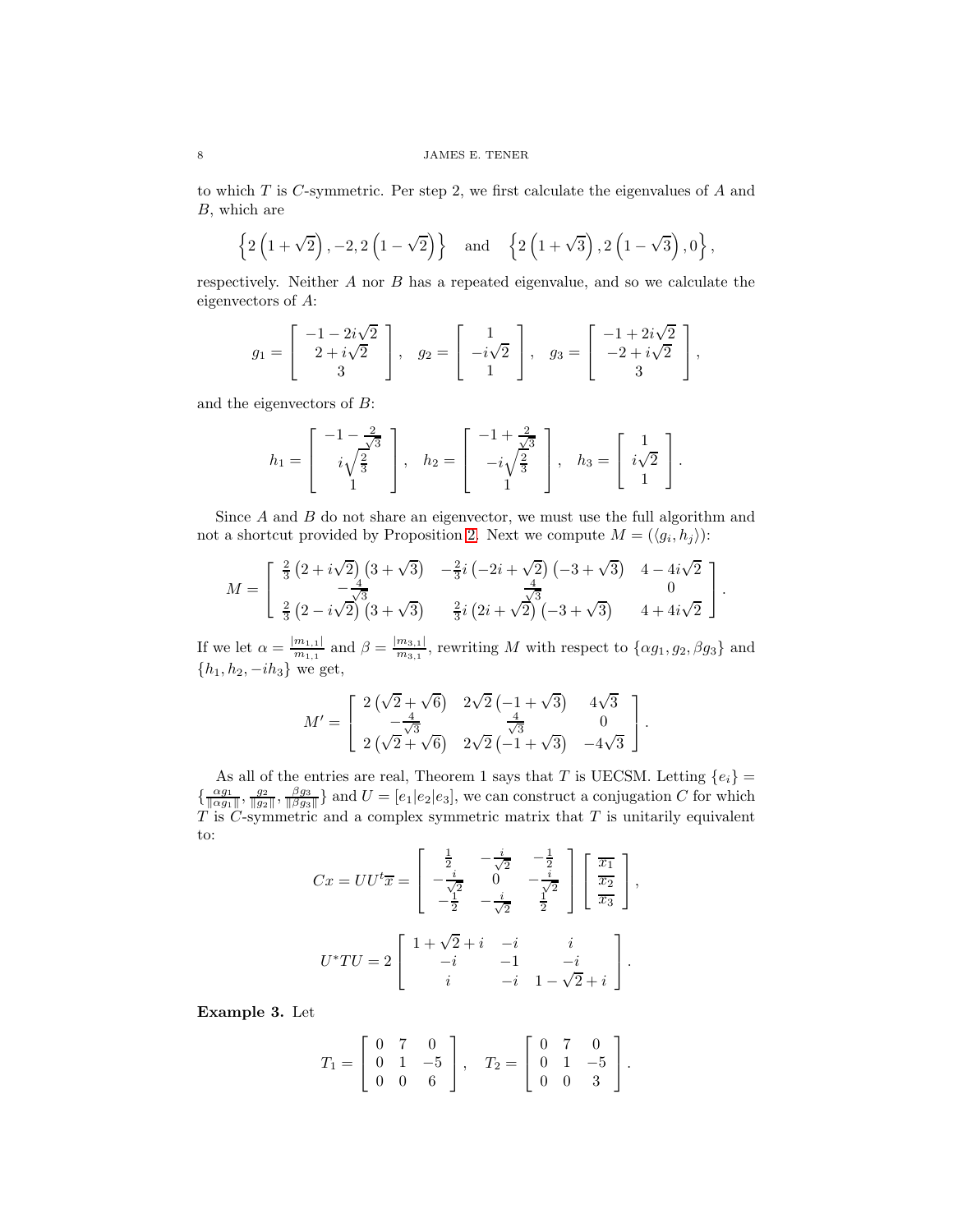Applying the same method as in the previous example yields that  $T_1$  is C-symmetric where

$$
C\left[\begin{array}{c} x_1 \\ x_2 \\ x_3 \end{array}\right] = \left[\begin{array}{ccc} \frac{6\left(-19+6i\sqrt{74}\right)}{3025} & \frac{42\left(19-6i\sqrt{74}\right)}{3025} & \frac{7}{605}\left(19-6i\sqrt{74}\right) \\ \frac{42\left(19-6i\sqrt{74}\right)}{3025} & \frac{19\left(-19+6i\sqrt{74}\right)}{3025} & \frac{6}{605}\left(19-6i\sqrt{74}\right) \\ \frac{7}{605}\left(19-6i\sqrt{74}\right) & \frac{6}{605}\left(19-6i\sqrt{74}\right) & \frac{6}{605}\left(-19+6i\sqrt{74}\right) \end{array}\right] \left[\begin{array}{c} \overline{x_1} \\ \overline{x_2} \\ \overline{x_3} \end{array}\right],
$$

and that  $T_1$  is unitarily equivalent to

$$
T_1' = \begin{bmatrix} \frac{56}{37} - i\sqrt{\frac{37}{2}} & -\frac{55}{37} & \frac{35\sqrt{55}}{74} \\ -\frac{55}{37} & \frac{56}{37} + i\sqrt{\frac{37}{2}} & \frac{35\sqrt{55}}{74} \\ \frac{35\sqrt{55}}{74} & \frac{35\sqrt{55}}{74} & \frac{147}{37} \end{bmatrix}.
$$

We also get that  $T_2$  is not UECSM. It is easy to check that if  $T_2$  has Cartesian decomposition  $T_2 = A + iB$ , both A and B have 3 distinct eigenvalues and that they do not share an eigenvector. None of the eigenspaces of A are orthogonal to any of the eigenspaces of  $B$ , and so it is easy to construct a proper pair of orthogonal bases of eigenvectors of  $A$  and  $B$ . It is also easy to check that these will not satisfy condition [\(1\)](#page-2-0) of Theorem [1.](#page-2-1)

### 5. APPLICATIONS FOR GENERIC  $n \times n$  matrices

<span id="page-8-0"></span>Theorem [1](#page-2-1) provides a sufficient condition for an arbitrary  $n \times n$  matrix to be unitarily equivalent to a complex symmetric matrix, so long as a proper pair of bases can be found, and if  $A$  and  $B$  each have  $n$  distinct eigenvalues then Theorem [1](#page-2-1) is necessary as well as sufficient. It is not guaranteed that an arbitrary pair of orthogonal bases can be made proper simply by reordering and scaling the elements. However, for a random matrix  $T$ , its Cartesian components  $A$  and  $B$  will both have *n* distinct eigenvalues with probability one [\[10,](#page-9-7) Chapter 3]. Moreover, with probability one an arbitrary choice of bases of eigenvectors of A and B can easily be made proper, as in Lemma [4.](#page-4-1) For more on random self-adjoint matrices, one can consult [\[10\]](#page-9-7). In light of the above, the algorithm given in the previous section will almost surely apply to a random  $n \times n$  matrix, which is useful for probabilistic searches.

For instance, in [\[8,](#page-9-5) Sec. 5] the authors determine that any  $4 \times 4$  partial isometry T with Rank  $T = 1$  or Rank  $T = 3$  is UECSM. T is also trivially UECSM in the cases where Rank  $T = 0$  or Rank  $T = 4$ . However, they were unable to answer whether or not every  $4 \times 4$  partial isometry with Rank  $T = 2$  is unitarily equivalent to a complex symmetric matrix. All such partial isometries are unitarily equivalent to a matrix of the form  $UP$ , where  $P$  the projection onto the first two standard basis vectors and U is unitary. We used Mathematica to test 100, 000 matrices of the form UP, with random unitary components generated by taking the matrix exponential of a random skew-Hermitian matrix. All of them were UECSM, and so we conjecture:

Conjecture 1. *Every rank-two* 4 × 4 *partial isometry is unitarily equivalent to a complex symmetric matrix.*